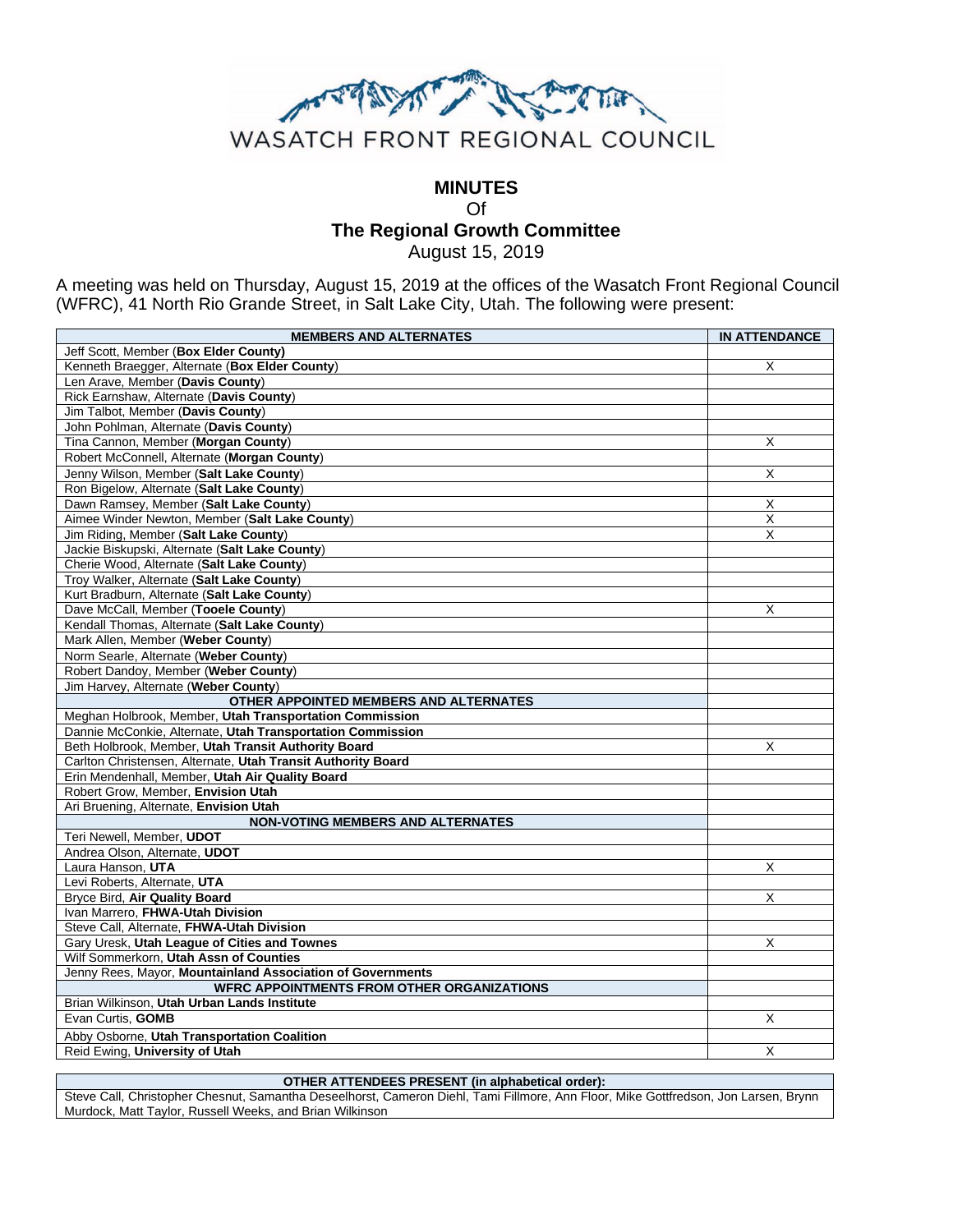**WFRC Staff Present**: Julie Bjornstad, Christy Dahlberg, LaNiece Davenport, Katie Gerard, Andrew Gruber, Scott Hess, Jory Johner, Ted Knowlton, Mary Pratt, Nicole Proulx, Megan Townsend, Lauren Victor, and Ben Wuthrich

**1. Introductions and Consent Agenda.** The meeting was called to order at 9:54 a.m. by Chair Mayor Dawn Ramsey. Roundtable introductions were made.

a. **ACTION: Minutes of the RGC meeting held May 16, 2019 [Recording 00:02:52]**. Chair Ramsey entertained a motion to accept the minutes with one change. In Item #3, under Public Comment, the minutes reflect a comment that was made by Roger Borgenicht that states: "Funding is less for roadways than for transit dollars, …" (change the word "*less*" to mean "*more."*)

*A motion was made by Jenny Wilson, and seconded by Tina Cannon, that the minutes of May 16, 2019 be approved with one change as noted.* Motion passed unanimously.

**2. Chair's Report: Southwest Salt Lake County Vision Study [Recording 00:03:41].** Mayor Ramsey explained that the bulk of undeveloped land left in Salt Lake County is in the southwest area. A multicity effort involving many entities and stakeholders was kicked off this week (with a packed house) to address the area's key issues, such as: ensuring adequate infrastructure; and maintaining quality of life for residents during its growth. Funding is provided by TLC Partners of WFRC, UDOT, UTA, and Salt Lake County. Each municipality is also helping fund a vision study.

Six mayors, including Mayors Riding and Wilson who were present today, had introduced a consultant at the kickoff to implement a vision study, and have secured funds for \$250,000. They will be recommending a solid regional plan as a guide for each community. Planning well and working together is critical with this region's major growth. There will be three phases, with the first phase completed before the next legislative session.

- **3. Public Comment [Recording 00:09:09]**. There were none.
- **4. Wasatch Choice 2050 Vision: New Implementation of Ideas and Events [Recording 00:09:34]. Discussion**. Chair Ramsey reminded the Committee that the Wasatch Choice Vision is the foundation of the Regional Transportation Plan (RTP), which was approved and adopted in May 2019. Room is given for adjustment and growth as time goes on. Of note, the 2019-2024 Comprehensive Economic Development Strategy was also adopted in May. The next focus will be on local land use.

At today's meeting, WFRC staff unveiled a new map for the Wasatch Choice 2050 Vision. The map is coded to include roads, transit and active transportation (including bike trails). Mr. Andrew Gruber emphasized that this partner plan is in effect to handle growth in Utah and ensure future quality of life. He stated this map projects what it would look like if all work is completed by 2050. WFRC staff is presenting new ideas for implementation and offering available resources.

Ted Knowlton, WFRC, highlighted four strategies: (1) Provide transportation choices: (2) Support housing options; (3) Preserve open space (to protect farmlands, parks and trails); and (4) Link economic development with transportation and housing decisions. He describes it in two words: "Where matters," physically coordinating these all together in growth centers. ("We have a choice #where matters#)." The key focus is to make the long-term vision into reality. There was discussion on in-fill and redevelopment, as well as new development. Mr. Knowlton spoke about the concerns made to him by the community on how the city is growing, and the intensity within certain locations. He mentioned there was a city-wide discussion, and there will be a deliberate approach to where intense growth and density in certain locations will be.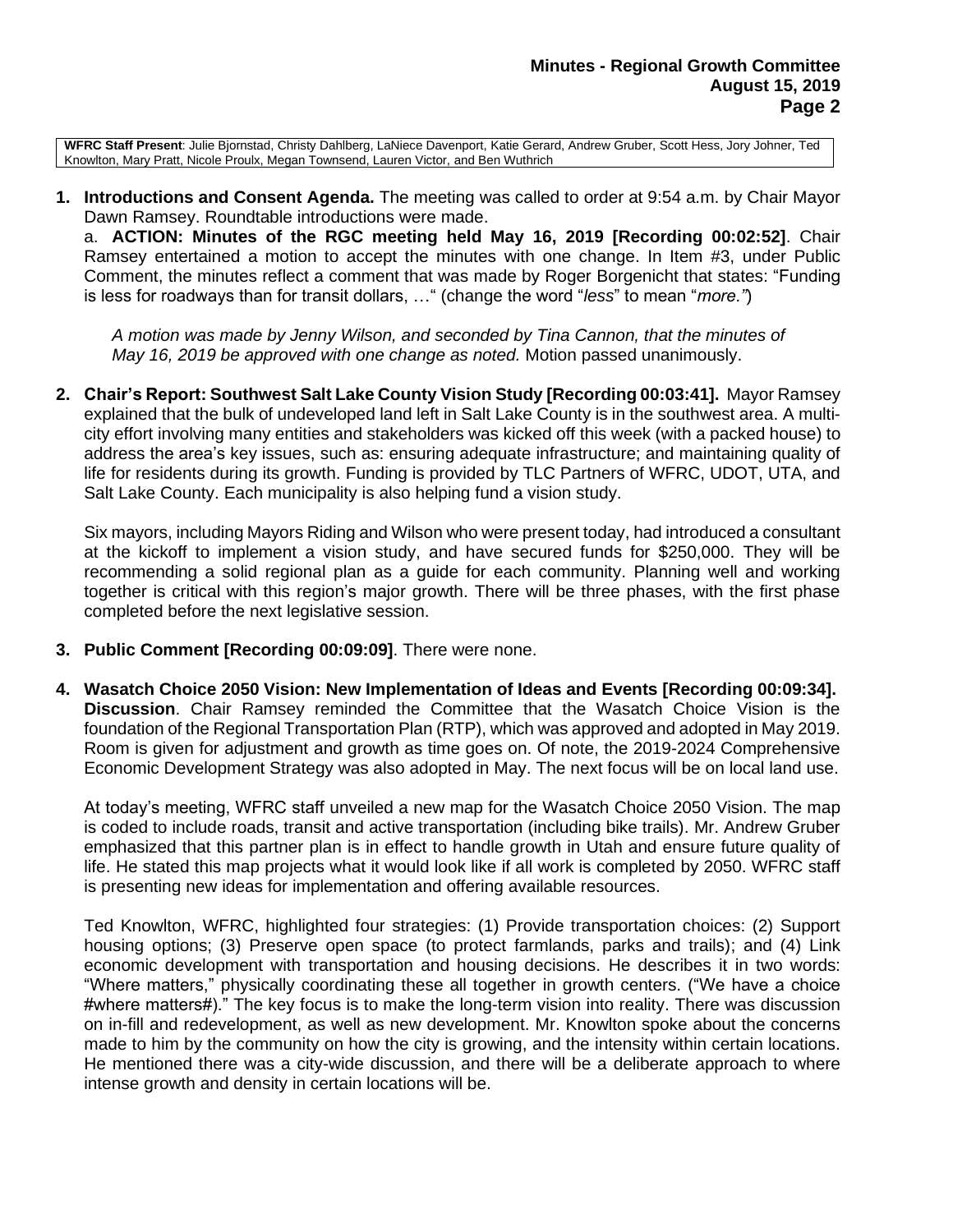Mr. Knowlton demonstrated a new web source with interactive links to individual cities and counties. Each has several tabs that include the various strategies.

Julie Bjornstad explained how data is being used for the state of the centers to review how goals are being met. The data will create a baseline report and be updated every few years. This will determine how well communities are doing with economic development, land use, transportation and walkability.

Ms. Bjornstad announced that at the Utah League of Cities and Towns Conference, a one-day event with breakout sessions with two keynote speakers will be held on September 12, called the Wasatch Choice Day. This will focus on the four key strategies. Then, beginning on September 23, 2019, ten Wasatch Choice implementation workshops of the RTP will be conducted with local governments across the region.

## **5. Policy Updates Relevant to the Wasatch Choice Vision [Recording 00:39:57].**

a. Legislative Update. LaNiece Davenport, WFRC, gave an update on Senate Bill 34 (Affordable Housing Modifications); and SB136 (Transportation Governance Amendments) that relate to local planning with infrastructure. SB34 has new regulations that affect all local general plans that are due on December 1, 2019 (such as requirements to prepare, adopt and report every year). WFRC offers a variety of resources, with key changes noted to traffic and transportation. To find the General Plan Data and Map Resources for SB34 on wfrc.org, there is a link called "Maps & Data."

Ms. Davenport explained the impact made by SB136 and SB72 on local governance and funding, and the Wasatch Choice 2050 Vision (such as gas tax revenue). The Wasatch Choice 2050 integrates local visions with regional transportation. She will E-Mail updates on rules by August 16, 2019.

b. Discussion and Comments. There was discussion concerning SB136 and SB72, which are creating a financial benefit (through TTIF) to connect land-use and transportation. Cameron Diehl is a key player, and encourages local governments to review items from the Transportation Commission on UDOT's web site. He also stated that UDOT will be implementing a pilot program for road usage charge that will eventually replace fuel tax. Reid Ewing asked how this will be tracked. Helen Peters indicated a device will be plugged into cars. Mr. Diehl discussed privacy issues, tracking mileage for alternative fuel vehicles, etc.

There was a suggestion to create a future agenda item: UDOT's Pilot Program. Chair Ramsey is requesting a more detailed discussion of road fees.

**6. WFRC Funding Opportunities for Local Governments [Recording 00:59:35:].** There are six programs for local government funding and resources by WFRC. Scott Hess indicated that applicants are competitive, and encourages everyone to reach out to WFRC staff to see which program works best. (1) Wasatch Front Economic Development District (WFEDD). Federal Economic Development Administration funding programs include public works and economic adjustment assistance; regional innovation strategies; and local technical assistance for planning. Mr. Hess described ways that dollars come in with equal jobs out. (2) Community Development Block Grant (CDBG) Small Cities Program. Christy Dahlberg outlined how to build better neighborhoods for viable urban communities. The CDBG Program assists with low to moderate-income housing and community development to create suitable living environments including ADA accessibility. This starts again in October. (3) Transportation and Land Use Connection (TLC). Megan Townsend described this six-year partnership program. Its goals are to maximize the value of investment in infrastructure; enhance access to opportunities; increase travel options; and create communities with opportunities to live, work, and play.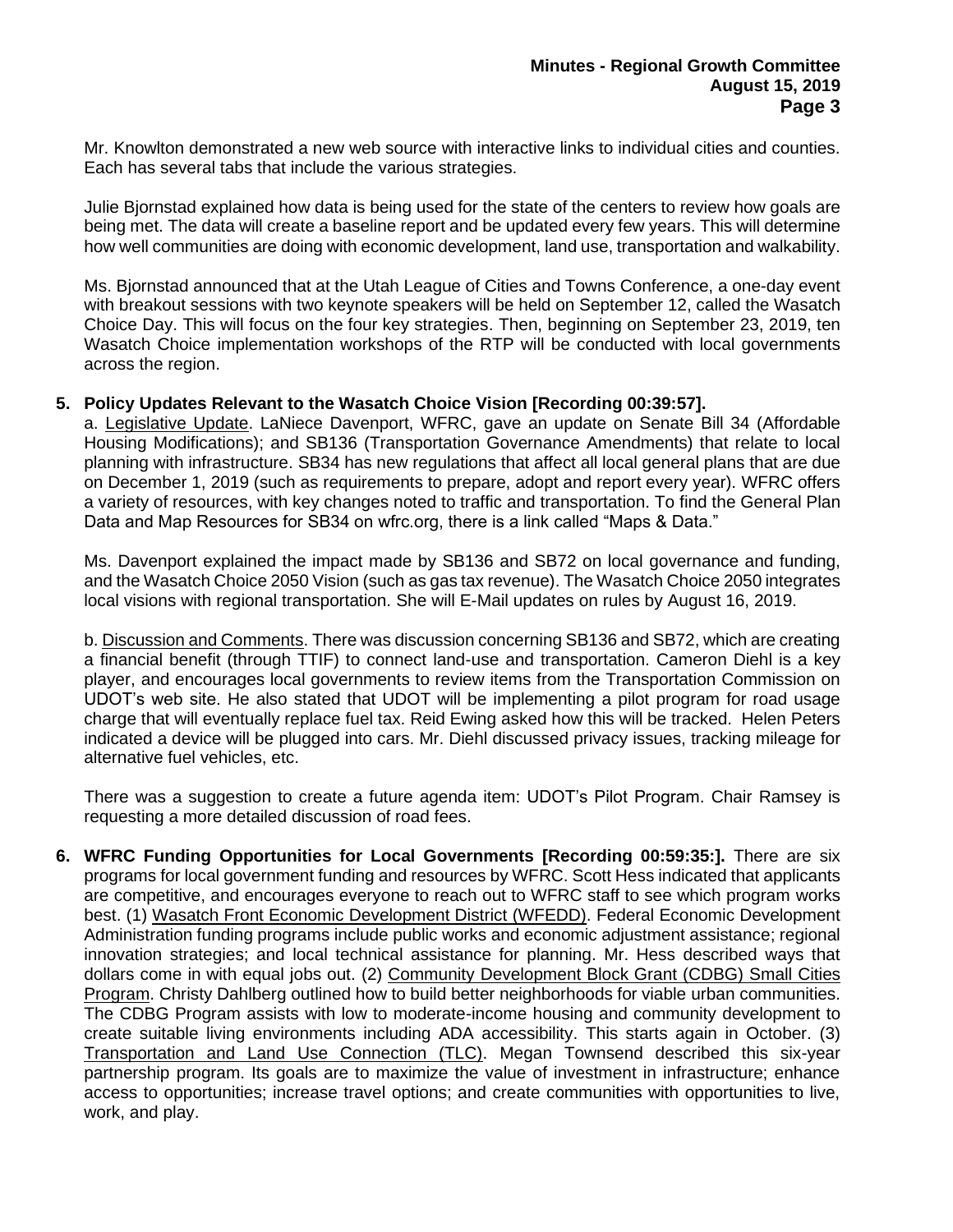## **Minutes - Regional Growth Committee August 15, 2019 Page 4**

Ben Wuthrich described the next three programs with funds available for urbanized areas. He stated that letters of intent are due mid-September and concept reports are due early December for evaluation. (4) Surface Transportation Program (STP). Projects include federal-aid eligible facilities such as collectors. STP projects will reconstruct or widen existing streets and facilities; new construction; replace bridges and improve intersections; and work to reduce traffic. This program includes the active transportation component such as the addition of bike lanes. (5) Congestion Mitigation Air Quality (CMAQ). Eligible projects need to demonstrate a benefit for air quality. This will construct or purchase public transportation facilities and equipment, and construct facilities for bikes and pedestrians. The Intelligent Transportation Systems will help reduce traffic and improve intersections; and (6) Transportation Alternatives Program (TAP). Improvements include sidewalks, bicycle infrastructures, traffic calming, lighting and safe infrastructures, and safe routes to school.

Discussion: Professor Reid Ewing said that TLC-type surveys were sent out on a national level to 400 MPOs, with 100 MPOs responding.

There was a suggestion to create a future agenda Item: MPO TLC-type programs–Survey Findings by the University of Utah. Findings of results to be presented at a future RGC meeting by Reid Ewing.

**7. UTA Service Choices [Recording 00:12:50].** Trustee Holbrook, UTA Advisory Board, explained how the Utah Transit Association (UTA) is gathering feedback to develop future bus networks with guidelines for service performance. UTA is partnering with WFRC, Mountainland Association of Governments, and the Utah Department of Transportation to work on a process called Service Choices.

UTA is engaging the public and community stakeholders through open houses, community events, presentations and workshops, along with a survey to help UTA decide which direction it should go. There are two focuses that vary by the present needs of each city: (1) ridership, even if not all areas are served; and (2) coverage made available in many places, even if not many people ride. The survey helps determine how the bus system is performing. The Board will make a decision in September for future development that includes bus service.

Mayor Wilson stated that this is timely, and is asking UTA for further conversation with council members.

- **8. Other Business [Recording 01:31:52]**. The next RGC meeting is scheduled for October 10, 2019. Upcoming Dates and Events:
	- *WFRC Council Meeting – August 22, 2019*
	- *Making Strides: Creating Walkable Communities – August 28, 2019*
	- *Joint Policy Advisory Committee (JPAC) – August 29, 2019*
	- *Utah League of Cities and Towns (ULCT) Annual Conference–September 11-13, 2019 (Wasatch Choice Day September 12)*
	- *Move Utah Summit - September 26, 2019*
	- *Wasatch Choice Implementation Workshops – end of September through end of October 2019*
	- *Utah American Planning Association (APA) Fall Conference – October 3-4, 2019*
	- *Utah Department of Transportation (UDOT) Annual Conference – November 5-7, 2019*
	- *Utah Association of Counties (UAC) Annual Conference – November 14-15, 2019*
- **9. ACTION: Adjournment [Recording 01:32:55].** Chair Ramsey entertained a motion for adjournment.